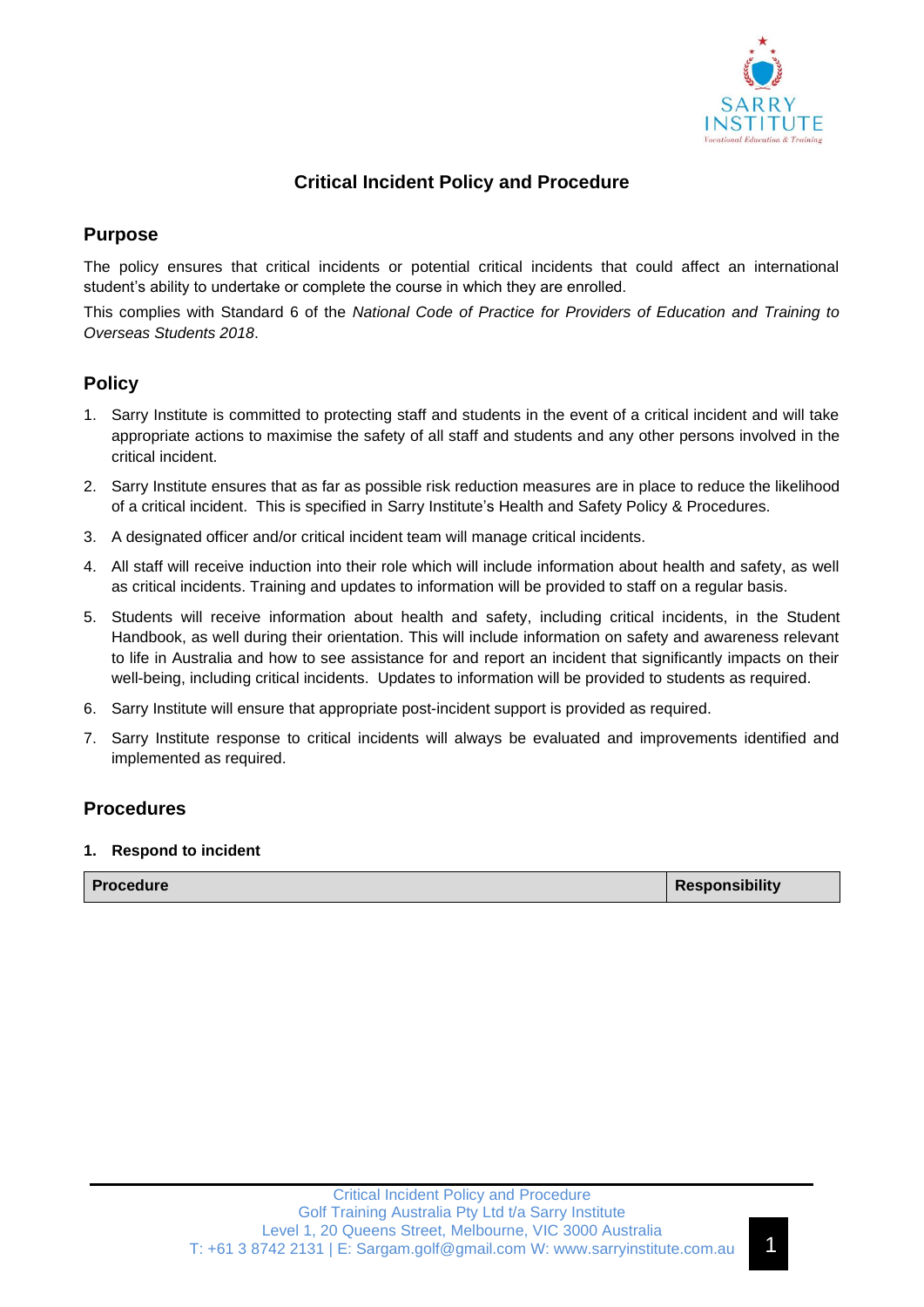

| <b>Procedure</b> |                                                                                                                                                                                        | <b>Responsibility</b>         |
|------------------|----------------------------------------------------------------------------------------------------------------------------------------------------------------------------------------|-------------------------------|
|                  | A. Immediate response (within 24 hours)                                                                                                                                                | Designated person             |
| $\bullet$        | Assess situation and consider any risks to own safety before taking any<br>action.                                                                                                     | <b>Critical Incident Team</b> |
| $\bullet$        | Alert the most senior staff member available where a critical incident is<br>occurring or is likely to occur.                                                                          |                               |
| $\bullet$        | Take over temporary control of incident (where there is no threat to that<br>person's safety).                                                                                         |                               |
| $\bullet$        | Contact emergency services ensuring that all details known about the incident<br>are provided.                                                                                         |                               |
| $\bullet$        | Action evacuation procedures if required and provide first aid or medical<br>assistance as needed.                                                                                     |                               |
| $\bullet$        | Develop and implement a Critical Incident Action Plan for responding<br>appropriately in a timely manner.                                                                              |                               |
| $\bullet$        | Liaise with any other parties involved as required (e.g. police, doctors, hospital<br>staff, embassies or consulates and other relevant professionals).                                |                               |
| $\bullet$        | Contact and inform parents and family members of those involved in incident.                                                                                                           |                               |
| $\bullet$        | Provide an officially agreed response to the media and ensure other staff<br>involved are aware of the appropriate response to the media.                                              |                               |
| $\bullet$        | Keep appropriate and adequate records.                                                                                                                                                 |                               |
|                  | B. Secondary response (48 - 72 hours)                                                                                                                                                  | Designated person             |
| $\bullet$        | Coordinate support, including counselling for those directly or indirectly<br>involved                                                                                                 | <b>Critical Incident Team</b> |
| $\bullet$        | Review legal issues, including advising family of process/access to assistance<br>as required                                                                                          |                               |
| $\bullet$        | Provide staff and students with factual information about the critical incident<br>including organising a debriefing for all students and staff closely involved with<br>the incident. |                               |
| $\bullet$        | Restore Sarry Institute to regular routine, program delivery, and community life<br>as soon as possible.                                                                               |                               |